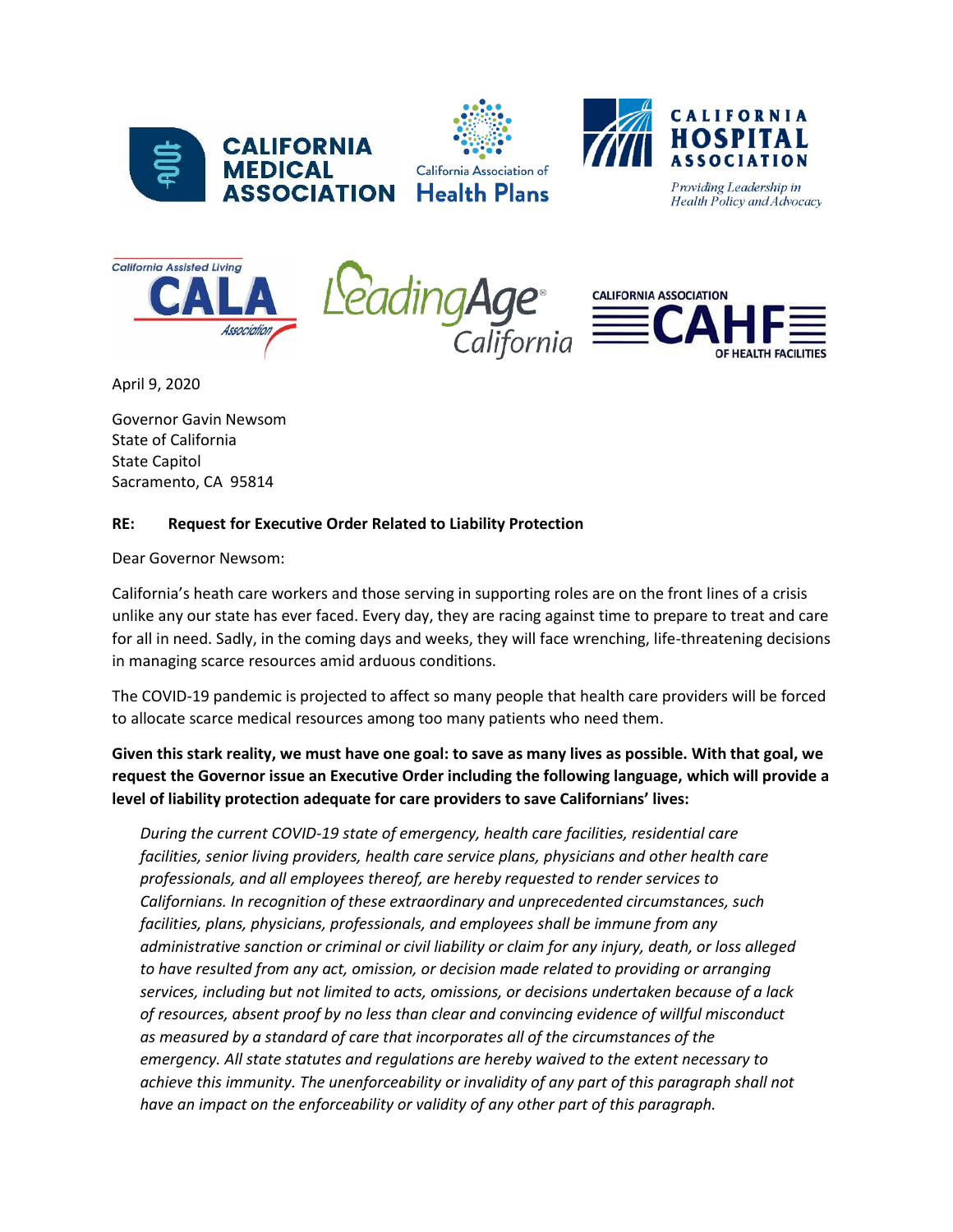Effectively minimizing death and serious illness among the population as a whole entails distributing finite resources to those who have the greatest opportunity to benefit, thereby maximizing appropriate care for the greatest number of patients likely to benefit from these resources.

While the state is creating a framework to guide these difficult decisions, providers need assurance they will not later be judged or sued when abiding by this framework, or when making related care decisions based on their best judgment and determination at the time. In this time of crisis, care providers must be able to observe, evaluate, and respond to rapidly-changing conditions and events; the prospect of being subjected to future lawsuits would burden and slow these decisions, threatening greater loss of life throughout California. Basic ethical principles governing crisis triage decisions include accountability—not only for health care providers called upon to make such decisions, but also for the government in supporting the processes to make these decisions and protecting the providers who make them.

When providers approach their work in the coming weeks and months, we must give them the support they need to make the best possible decisions, including protections from future legal action, as long as that liability protection does not excuse willful misconduct. To help understand the magnitude of the situation, here are several examples of the kinds of situations our health care system will face:

- 1. Thirty patients require ventilators, but a hospital has only 25 ventilators.
- 2. A hospital has too few pulmonologists, so *obstetricians* agree to care for respiratory patients.
- 3. A hospital postpones a patient's elective surgery to accommodate a surge of COVID-19 patients, thus delaying care to the surgery patient.
- 4. A patient no longer needs acute care, and is moved to a skilled nursing facility, although the patient preferred to stay at the acute care facility and did not provide consent to be transferred.
- 5. An assisted living facility resident contracts COVID-19 from an employee, even though the facility used proper screening techniques when employees arrived at work.
- 6. An assisted living facility suspends group dining and activities as well as restricting visitors, due to social distancing requirements, and is sued for causing depression by isolating residents in their rooms.
- 7. A skilled nursing facility is sued for allegedly deficient care rendered by staff who had not received full training s a result of staffing shortages.
- 8. A facility cannot access N-95 masks, and health care providers are asked to deliver care using surgical masks.
- 9. A skilled nursing facility admits an asymptomatic patient in accordance with California Department of Public Health and Centers for Disease Control and Prevention guidelines. The patient later is determined to be COVID-19-positive, and the facility must manage a potential outbreak without full staff and without sufficient personal protective equipment.

In addition to the executive order language requested above, when considering the issue of liability protection, provisions of Government Code Section 8659 should be explicitly invoked; however these provisions are too limited for the unprecedented pandemic we are facing, which is why even broader liability protections is needed. Government Code Section 8659 does not help skilled nursing or assisted living facilities or health plans, and omits many types of health care workers (such as physician assistants, mental health providers, custodial staff, and managers). In addition, this statute does not provide protection for a willful act or willful omission, such as considered decisions to ration ventilators,